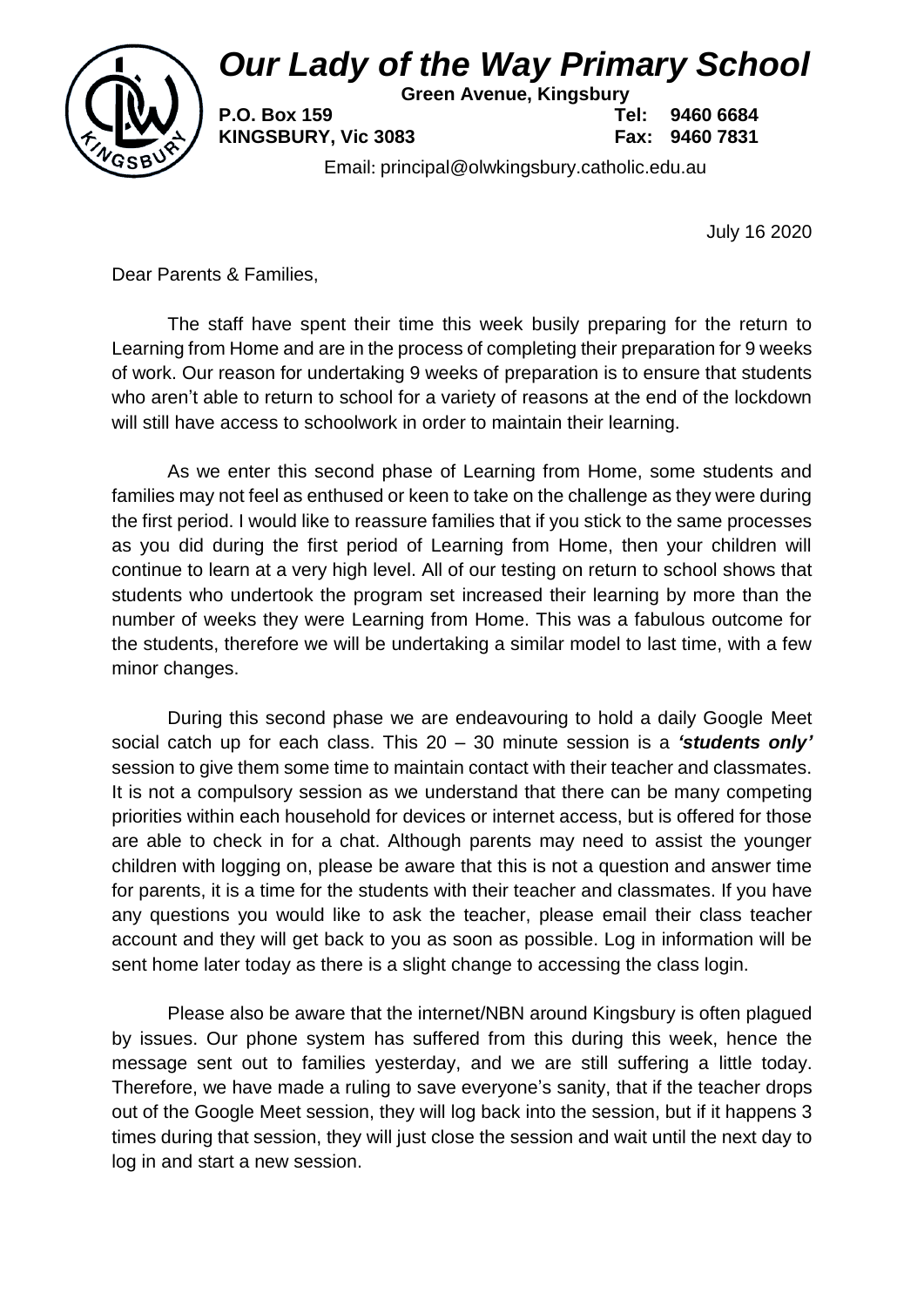Many families will now be aware that our school app provider FlexiBuzz has migrated to FlexiSchools. This new platform has been inviting users to register to purchase Skoolbo. Please note that this is *not* endorsed by the school so do not purchase this program. We have been dissatisfied with this new platform for the lack of appropriate functionality and for spamming users with new products to purchase. We are currently in negotiations for a new school app provider and will notify families once we have a new app in place. In the meantime, all newsletters will still be loaded weekly to our school website at [https://www.olwkingsbury.catholic.edu.au/news](https://www.olwkingsbury.catholic.edu.au/news-events/newsletters/)[events/newsletters/](https://www.olwkingsbury.catholic.edu.au/news-events/newsletters/) and all weekly schoolwork will be loaded to <https://www.olwkingsbury.catholic.edu.au/news-events/learning-from-home/> . Please bookmark these links as no newsletters or schoolwork will be loaded onto FlexiSchools from this point on.

Next week's Learning from Home activities will be loaded onto our school website <https://www.olwkingsbury.catholic.edu.au/news-events/learning-from-home/> tomorrow afternoon around 3.00pm in order to give families a chance to prepare for the first week of the return to Learning from Home. Future weeks will be loaded by 6.00pm Sunday evening prior, as we need to keep the previous week's work available for students until Saturday night in order to assist some families who have a variable and flexible schedule due to work commitments.

I have attached some ideas below from staff at the Australian Catholic University on how to make the most of the Learning from Home period. Many of our families used these strategies last time, but it doesn't hurt to remind everyone of them, and to be kind to yourselves.

Our school newsletter will continue to be posted on our website weekly on Monday, so feel free to keep sending in photos of your children Learning from Home. They are a great inspiration to both the staff other families and help everyone to stay connected.

Stay Safe and stay positive – you will do an amazing job again!

Yours sincerely,

 $1432$ 

Kevin Burke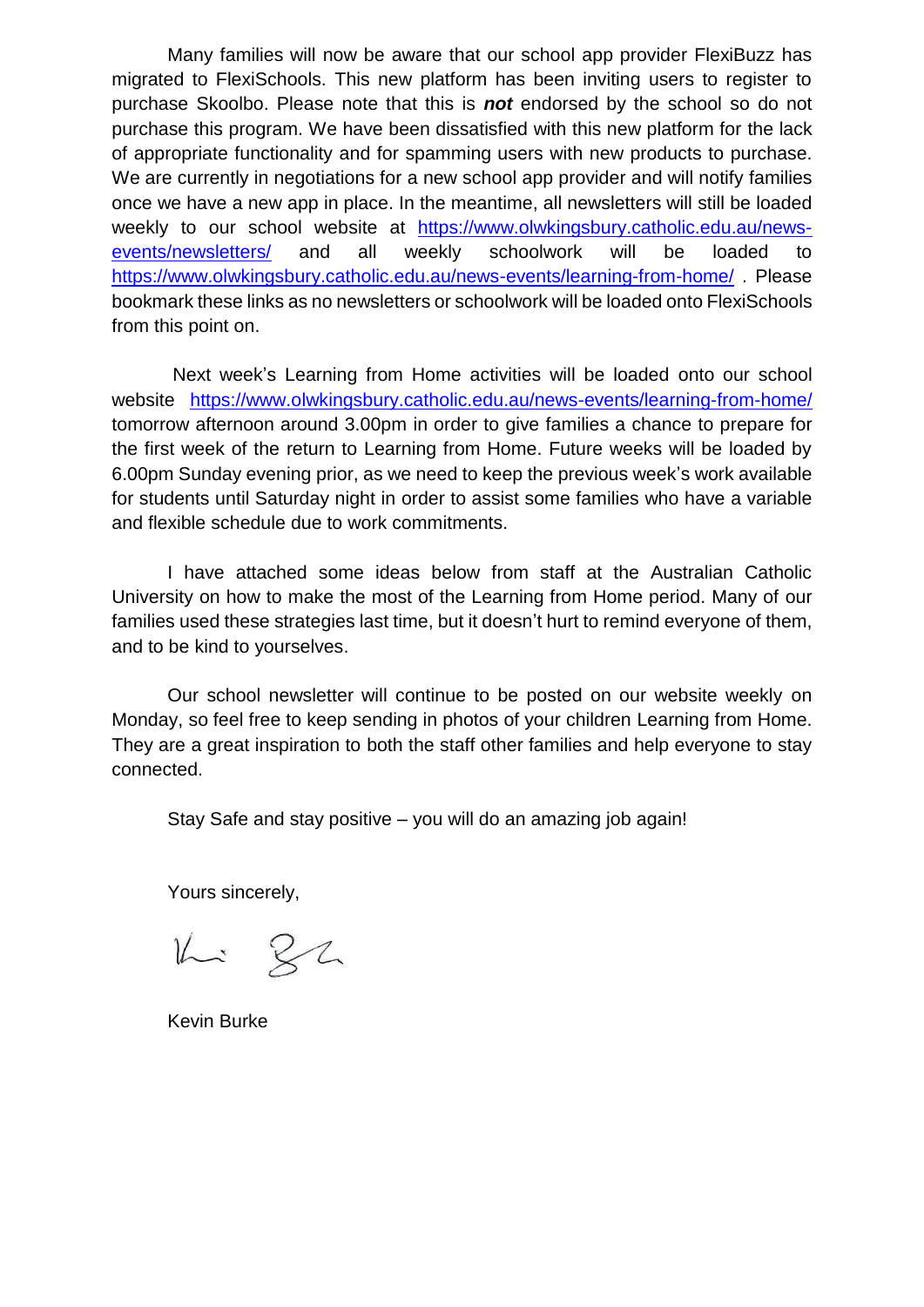## **Ten tips for remote learning**

Dr Matthew Zbaracki, Australian Catholic University, Head of School of Education, Victoria, and Jane Plunkett, an ACU-qualified teacher turned education consultant, have two school-aged children.

They say teachers do not expect parents to run their home like a classroom.

"It's a very stressful time for everyone. But there is a misunderstanding about teaching at home," Dr Zbaracki said.

"To home school in the 'purest' sense means the parent takes on the role of being the educator, (teacher) and provides the actual curriculum and assignments and activities".

Dr Zbaracki said what most Victorian parents are doing now is 'home learning'.

"The tasks are provided by the school, and the parent may assist as a guide with accomplishing them," he said.

"Home learning provides more guidance and structure for families than true home schooling".

Dr Zbaracki said the main goal of home learning was to keep children connected with their schoolwork and engaged in age-appropriate learning activities.

"These are unprecedented times for all of us, and Victoria is trying to cope with dramatic changes to its day-to-day existence," he said.

"It's important that we recognise that parents will facilitate learning in very different ways and that's OK. When teaching children at home, parents must take the pressure off themselves."

Dr Zbaracki and Plunkett share ten ways parents can 'home learn' with their children:

## **1. Set up a negotiated learning space and routine/structure.**

"One of the key things that children need in these uncertain times is structure, by setting this up in the beginning, children will be better able to focus and learn and everyone involved will know the expectations," Dr Zbaracki said.

"Make sure the children take regular breaks depending on their age."

Plunkett added, "During the school holidays parents can use this time to become familiar with the various learning platforms that schools may require."

#### **2. Understand the required learning tasks.**

Identify priority tasks. Print out the learning tasks, highlight key words, and add the due dates to your calendar.

# **3. Check in with your child to see how they're doing and what they may need help with.**

Parents know their child, so a common-sense approach is best. Give both yourself and your child a break from lessons when the child is showing signs of being off-task, tired or irritable.

# **4. Integrate movement/active time in the day (working from home parents will need this for themselves too)**

"We all need to learn how to work from home and take frequent breaks," Dr Zbaracki said. "When you take a break, get up and move around with your child, do 50 star jumps or run in place for a minute. Just like your child has a need to move and let out some energy, adults do as well."